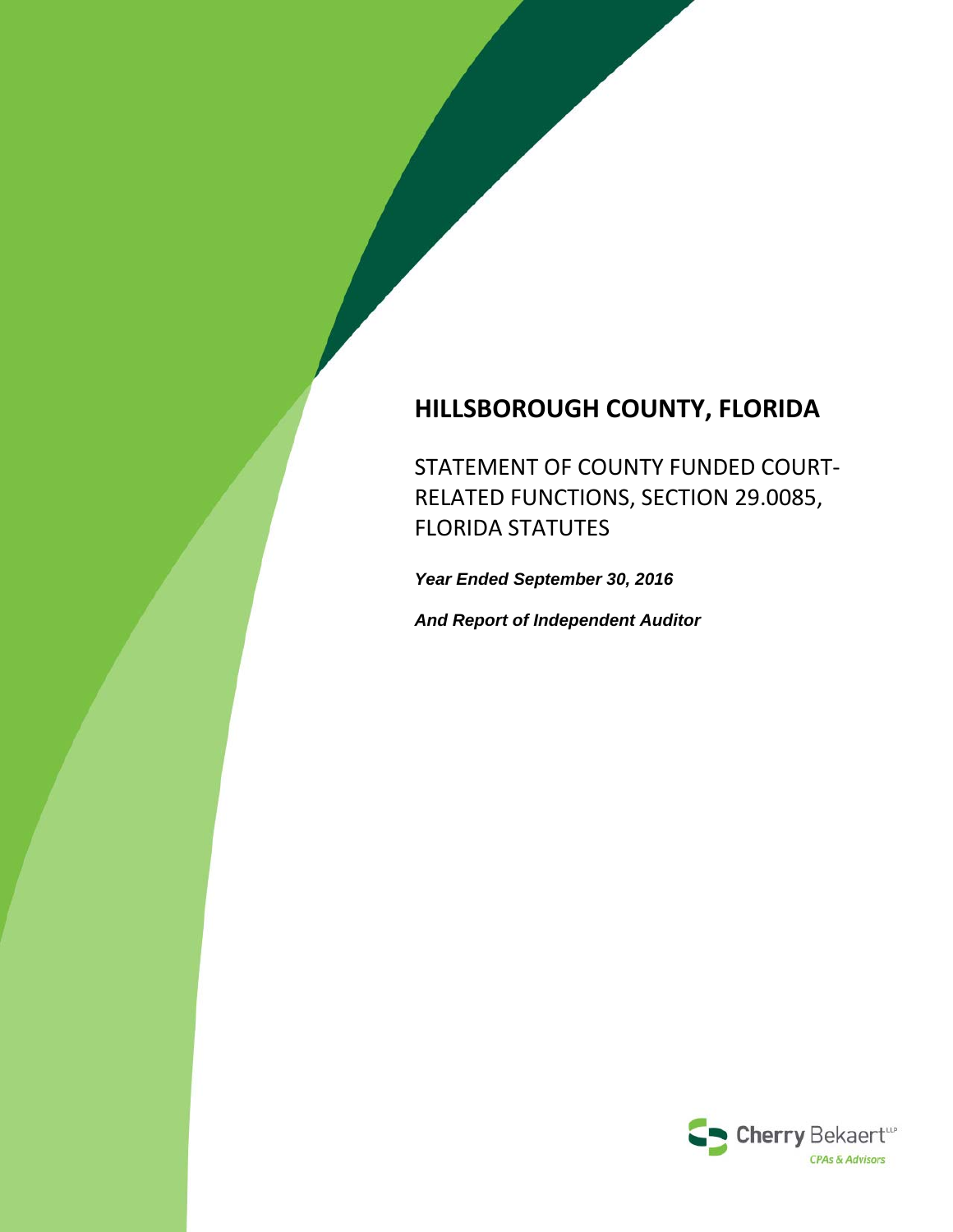|--|--|--|--|

### **STATEMENT**

| Notes on the Statement of County Funded                                                             |  |
|-----------------------------------------------------------------------------------------------------|--|
|                                                                                                     |  |
| Notes to the Statement of County Funded Court-Related Functions, Section 29.0085, Florida Statutes6 |  |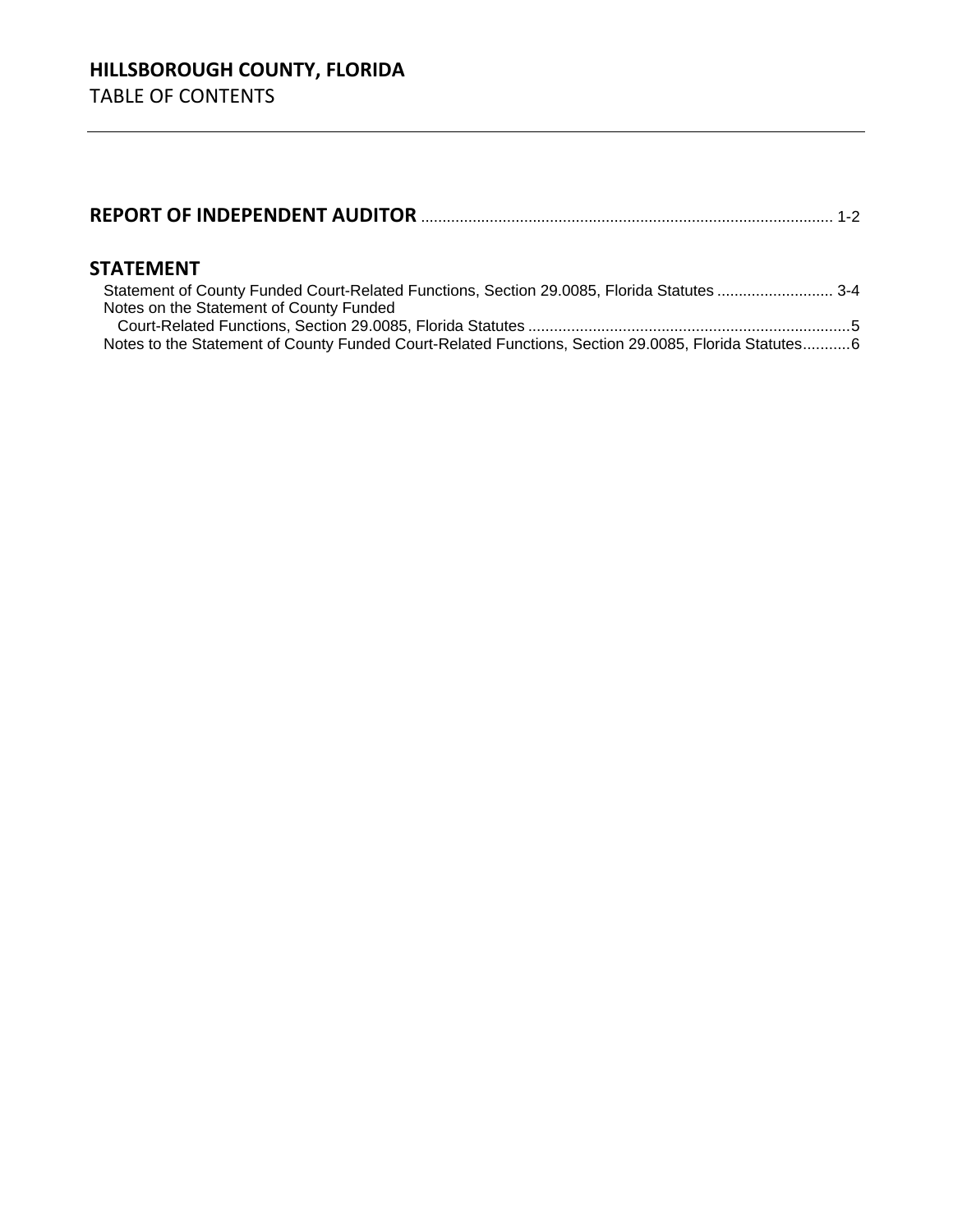

#### **Report of Independent Auditor**

Board of County Commissioners Hillsborough County, Florida

We have audited the accompanying Statement of County Funded Court-Related Functions, Section 29.0085, Florida Statutes (the "Statement") of Hillsborough County, Florida (the "County") for the year ended September 30, 2016, and the related notes.

#### **Management's Responsibility for the Statement**

Management is responsible for the preparation and fair presentation of the Statement in accordance with accounting principles generally accepted in the United States of America; this includes the design, implementation, and maintenance of internal control relevant to the preparation and fair presentation of the Statement that is free from material misstatement, whether due to fraud or error.

#### **Auditor's Responsibility**

Our responsibility is to express an opinion on the Statement based on our audit. We conducted our audit in accordance with auditing standards generally accepted in the United States of America. Those standards require that we plan and perform the audit to obtain reasonable assurance about whether the Statement is free from material misstatement.

An audit involves performing procedures to obtain audit evidence about the amounts and disclosures in the Statement. The procedures selected depend on the auditor's judgment, including the assessment of the risks of material misstatement of the Statement, whether due to fraud or error. In making those risk assessments, the auditor considers internal control relevant to the entity's preparation and fair presentation of the Statement in order to design audit procedures that are appropriate in the circumstances, but not for the purpose of expressing an opinion on the effectiveness of the entity's internal control. Accordingly, we express no such opinion. An audit also includes evaluating the appropriateness of accounting policies used and the reasonableness of significant accounting estimates made by management, as well as evaluating the overall presentation of the Statement.

We believe that the audit evidence we have obtained is sufficient and appropriate to provide a basis for our audit opinion.

#### **Opinion**

In our opinion, the Statement referred to above presents fairly, in all material respects, the revenues and expenditures of county funded court-related functions of the County for the year ended September 30, 2016 pursuant to Sections 29.008 and 29.0085, Florida Statutes, as referred to in Note 1, in accordance with accounting principles generally accepted in the United States of America.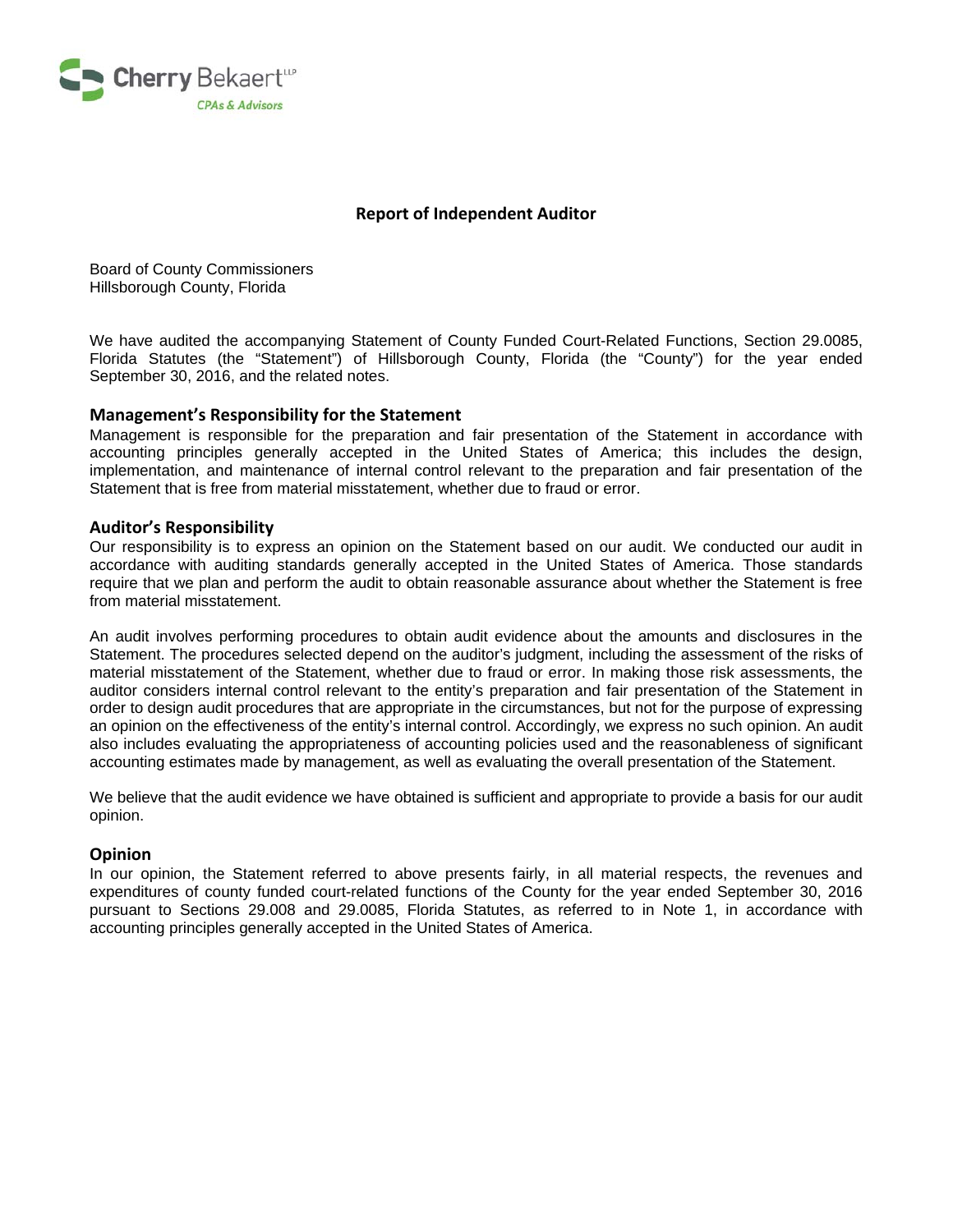#### **Emphasis of Matter**

#### *Basis of Presentation*

We draw attention to Note 1 to the Statement, which describes that the accompanying Statement was prepared for the purpose of complying with Sections 29.008 and 29.0085, Florida Statutes, and is not intended to present the results of operations of the County.

#### **Restriction on Use**

This report is intended solely for the information and use of the Florida Chief Financial Officer, the Board of County Commissioners, and management of Hillsborough County, Florida, and applicable state agencies, and is not intended to be, and should not be, used by anyone other than these specified parties.

Cherry Behant LLP

Tampa, Florida January 19, 2017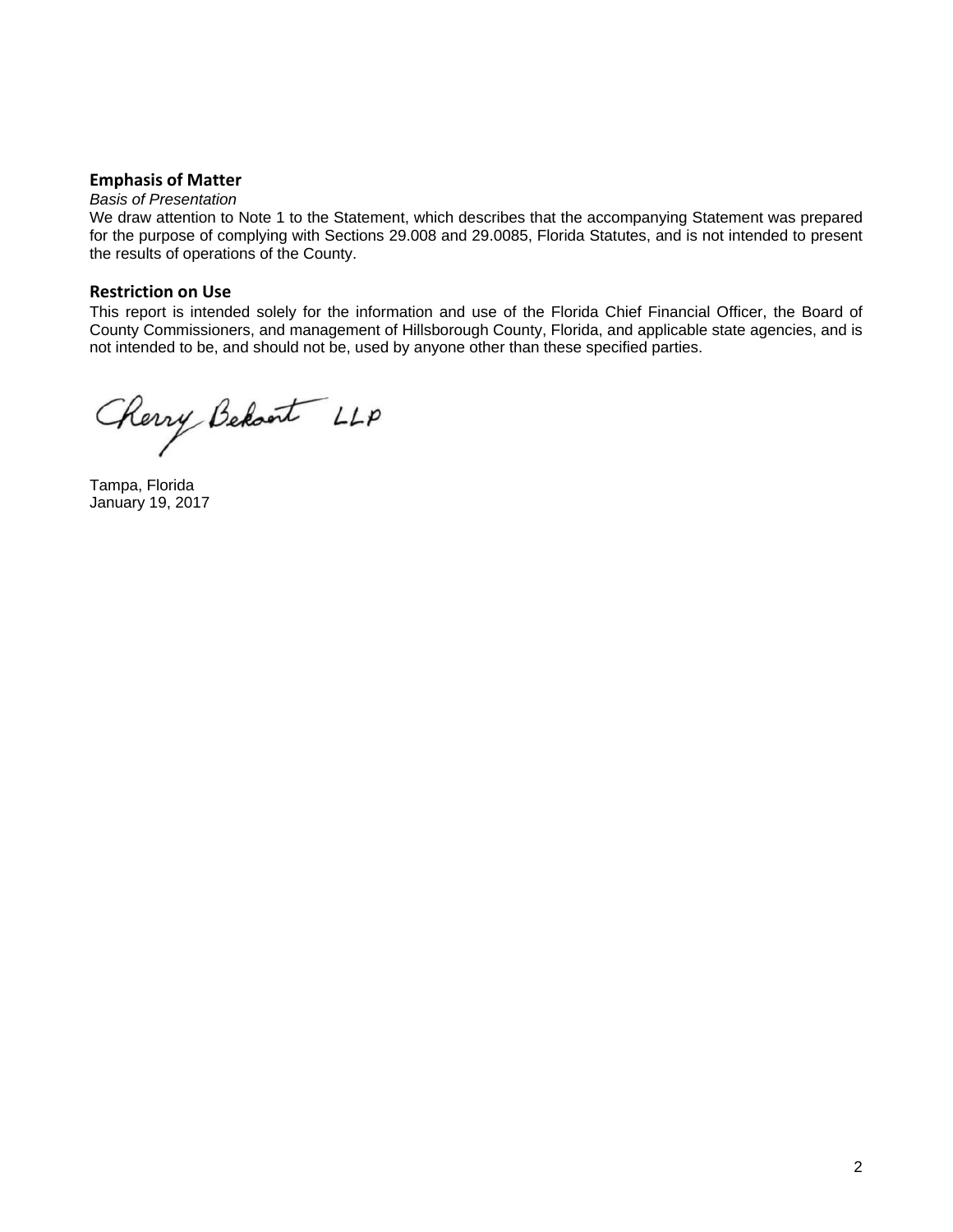# **HILLSBOROUGH COUNTY, FLORIDA** STATEMENT OF COUNTY FUNDED COURT‐RELATED FUNCTIONS, SECTION 29.0085, FLORIDA STATUTES

*FOR THE YEAR ENDED SEPTEMBER 30, 2016*

| <b>Statutory Reference</b>                                                             |                                 |                                  | s.29.008(1), F.S.                |                         |                                    | s.29.008(2), F.S.                     |               |
|----------------------------------------------------------------------------------------|---------------------------------|----------------------------------|----------------------------------|-------------------------|------------------------------------|---------------------------------------|---------------|
|                                                                                        | <b>STATE</b><br><b>ATTORNEY</b> | <b>PUBLIC</b><br><b>DEFENDER</b> | <b>CLERK OF</b><br><b>COURTS</b> | <b>STATE COURTS</b>     | <b>GUARDIAN AD</b><br><b>LITEM</b> | <b>LOCAL REQUIRE-</b><br><b>MENTS</b> | <b>TOTAL</b>  |
| <b>Part A - Revenues:</b>                                                              |                                 |                                  |                                  |                         |                                    |                                       |               |
| <b>Local Requirement Collections</b>                                                   |                                 |                                  |                                  |                         |                                    |                                       |               |
| s.939.185, F.S. / \$65.00 Local Ordinance                                              |                                 |                                  |                                  |                         |                                    | 1,174,945.78 \$<br>-S                 | 1,174,945.78  |
| s.318.18(13)(a), F.S. / Up to \$30.00 Surcharge for Court Facilities                   |                                 |                                  |                                  |                         |                                    | 2,195,208.26                          | 2,195,208.26  |
| s.938.19(2), F.S. / \$3.00 Additional Court Cost for Teen Court                        |                                 |                                  |                                  |                         |                                    |                                       |               |
| s.28.24(12)(e) 1., F.S. / \$2.00 Additional Court Cost for Court IT Equipment          |                                 |                                  |                                  |                         |                                    | 2,125,672.00                          | 2,125,672.00  |
| Federal, State, Local, & Private Grant Revenue Restricted to Local Requirement Funding |                                 |                                  |                                  |                         |                                    |                                       |               |
| Various Service Charge Revenue to Fund Local Requirements                              |                                 |                                  |                                  |                         |                                    |                                       |               |
| Other Revenues Dedicated to Fund Local Requirements (Description):                     |                                 |                                  |                                  |                         |                                    |                                       |               |
| <b>Local Requirement Revenue Total</b>                                                 |                                 |                                  |                                  |                         |                                    | $5,495,826.04$ \$                     | 5,495,826.04  |
| Part B - Non-Recurring Fixed Capital Outlay Expenditures:                              |                                 |                                  |                                  |                         |                                    |                                       |               |
| <b>Facility Construction</b>                                                           | s                               | 257,043.28 \$<br>s.              |                                  | 4,034,252.70 \$<br>- \$ |                                    |                                       | 4,291,295.98  |
| <b>Communications Infrastructure</b>                                                   |                                 |                                  |                                  |                         |                                    |                                       |               |
| Other (facilities furnishing):                                                         |                                 |                                  |                                  |                         |                                    |                                       |               |
| <b>Fixed Capital Outlay Cost Total</b>                                                 |                                 | 257,043.28                       |                                  | 4,034,252.70            |                                    |                                       | 4,291,295.98  |
| <b>Part C - Operating Expenditures</b>                                                 |                                 |                                  |                                  |                         |                                    |                                       |               |
| <b>Facility Cost</b>                                                                   |                                 |                                  |                                  |                         |                                    |                                       |               |
| <b>Lease / Rent Expense</b>                                                            |                                 |                                  |                                  |                         |                                    |                                       |               |
| Maintenance                                                                            |                                 |                                  | 92,324.00                        | 769,069.76              |                                    |                                       | 861,393.76    |
| <b>Utilities</b>                                                                       |                                 |                                  | 59.00                            | 1,146,464.62            |                                    |                                       | 1,146,523.62  |
| Security                                                                               |                                 |                                  | 3,504.00                         | 14,996,820.00           |                                    |                                       | 15,000,324.00 |
| Other (courthouse facilities):                                                         |                                 |                                  |                                  | 906,329.78              |                                    |                                       | 906,329.78    |
| <b>Facility Costs Total</b>                                                            |                                 |                                  | 95,887.00                        | 17,818,684.16           |                                    |                                       | 17,914,571.16 |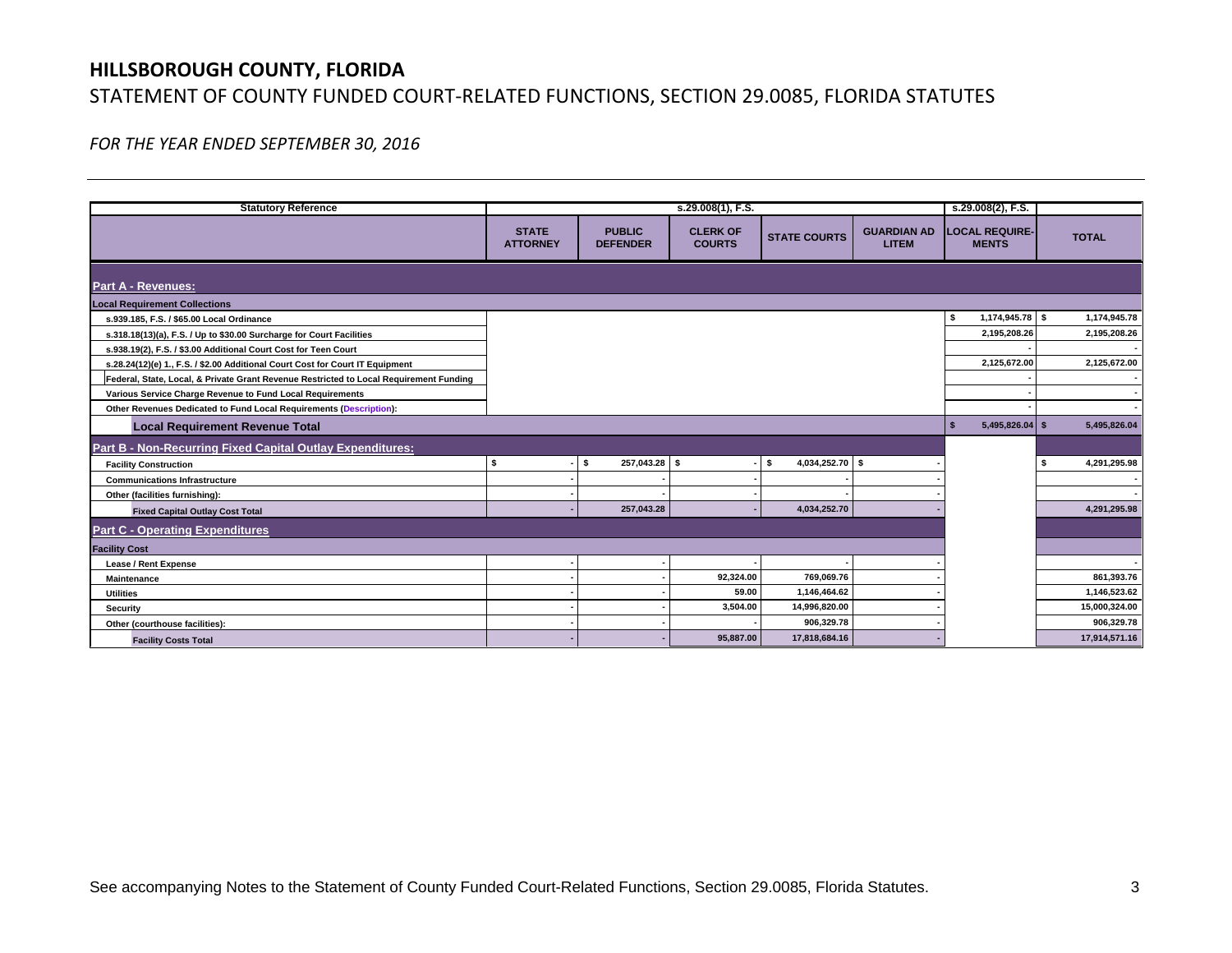### **HILLSBOROUGH COUNTY, FLORIDA**

### STATEMENT OF COUNTY FUNDED COURT‐RELATED FUNCTIONS, SECTION 29.0085, FLORIDA STATUTES (CONTINUED)

*FOR THE YEAR ENDED SEPTEMBER 30, 2016*

| <b>Statutory Reference</b>                                                                                  |                                 |                                  | s.29.008(1), F.S.                |                      |                                    | s.29.008(2), F.S.                     |               |
|-------------------------------------------------------------------------------------------------------------|---------------------------------|----------------------------------|----------------------------------|----------------------|------------------------------------|---------------------------------------|---------------|
|                                                                                                             | <b>STATE</b><br><b>ATTORNEY</b> | <b>PUBLIC</b><br><b>DEFENDER</b> | <b>CLERK OF</b><br><b>COURTS</b> | <b>STATE COURTS</b>  | <b>GUARDIAN AD</b><br><b>LITEM</b> | <b>LOCAL REQUIRE-</b><br><b>MENTS</b> | <b>TOTAL</b>  |
| <b>Communications Systems and Services</b>                                                                  |                                 |                                  |                                  |                      |                                    |                                       |               |
| <b>Telephone Expense</b>                                                                                    | 257,650.25                      | 153,087.83                       | 28,294.00                        | 249,005.05           | 32,832.02                          |                                       | 720.869.15    |
| <b>Computer Equipment / Networks</b>                                                                        | 787.165.33                      | 820,269.61                       | 984,878.00                       | 5,314,335.99         |                                    |                                       | 7,906,648.93  |
| <b>Courier / Subpoena Services</b>                                                                          |                                 |                                  |                                  |                      |                                    |                                       |               |
| <b>Auxiliary Aids</b>                                                                                       |                                 |                                  |                                  |                      |                                    |                                       |               |
| <b>Other Communications Systems and Services</b>                                                            |                                 |                                  |                                  |                      |                                    |                                       |               |
| <b>Communications Systems and Services Total</b>                                                            | 1,044,815.58                    | 973,357.44                       | 1,013,172.00                     | 5,563,341.04         | 32,832.02                          |                                       | 8,627,518.08  |
| <b>Existing Radio Systems</b>                                                                               |                                 |                                  |                                  |                      |                                    |                                       |               |
| <b>Existing Multi-Agency Criminal Justice Information Systems</b>                                           |                                 |                                  | 5,270,317.00                     |                      |                                    |                                       | 5,270,317.00  |
| <b>Existing Systems Total</b>                                                                               |                                 |                                  | 5,270,317.00                     |                      |                                    |                                       | 5,270,317.00  |
| <b>Operating Expenditures Total</b>                                                                         | 1,044,815.58                    | 973,357.44                       | 6,379,376.00                     | 23,382,025.20        | 32,832.02                          |                                       | 31,812,406.24 |
| <b>Part D - Local Requirements:</b>                                                                         |                                 |                                  |                                  |                      |                                    |                                       |               |
| <b>Drug Court</b>                                                                                           |                                 |                                  |                                  | 713,879.98           |                                    |                                       | 713,879.98    |
| Teen Court (juvenile diversion and juvenile assessment center)                                              |                                 |                                  |                                  | 1,552,222.54         |                                    |                                       | 1,552,222.54  |
| <b>Legal Library</b>                                                                                        |                                 |                                  |                                  |                      |                                    | 418,309.11                            | 418.309.11    |
| <b>Legal Aid</b>                                                                                            |                                 |                                  |                                  |                      |                                    | 1,099,904.00                          | 1,099,904.00  |
| <b>Alternative Sanctions Coordinators</b>                                                                   |                                 |                                  |                                  |                      |                                    |                                       |               |
| Other (mediation and alternative dispute resolution, community service programs):                           |                                 |                                  |                                  | 201,086.17           |                                    |                                       | 201.086.17    |
| Other (domestic violence, elder justice center and children's justice center):                              |                                 |                                  |                                  | 540,518.54           |                                    |                                       | 540,518.54    |
| <b>Local Requirement Total Cost</b>                                                                         |                                 |                                  |                                  | 3,007,707.23         |                                    | 1,518,213.11                          | 4,525,920.34  |
| Part E - Other Operating Court Related Expenditures: (Do Not Include "Local Requirement" Expenditures Here) |                                 |                                  |                                  |                      |                                    |                                       |               |
| Personnel, Salaries and Retirement                                                                          | 1.683.090.62                    |                                  |                                  | 1.063.764.12         | 168,153.67                         |                                       | 2.915.008.41  |
| <b>Non-Health Insurance</b>                                                                                 | 21,718.55                       |                                  |                                  | 13,858.90            | 1,801.59                           |                                       | 37,379.04     |
| <b>Professional &amp; Contractual Services</b>                                                              | 50.00                           |                                  |                                  |                      |                                    |                                       | 50.00         |
| <b>Operating Expenditures and Supplies</b>                                                                  | 36,305.93                       |                                  | 151,931.54                       | 45,746.36            | 102,104.08                         |                                       | 336.087.91    |
| Miscellaneous (health benefits):                                                                            | 211,414.65                      |                                  |                                  | 111,481.05           | 9.626.05                           |                                       | 332.521.75    |
| <b>Other Operating Expenses Total</b>                                                                       | 1,952,579.75                    |                                  | 151,931.54                       | 1,234,850.43         | 281,685.39                         |                                       | 3,621,047.11  |
|                                                                                                             |                                 |                                  |                                  |                      |                                    |                                       |               |
| <b>GRAND EXPENDITURE TOTAL (PARTS B - E)</b>                                                                | $2,997,395.33$ \$               | $1,230,400.72$ \$                | 6,531,307.54                     | 31,658,835.56<br>l S | 314,517.41<br>- \$                 | $1,518,213.11$ \$<br>l \$             | 44,250,669.67 |

NOTE: Include any county expenditure of funds for the Regional Conflict Courts in the Public Defender column of this report

This is to certify to the best of my knowledge and belief, this report accurately states total expenditures as set forth in Sections 29.008 and 29.0085, Florida Statutes. See notes on the following page.

**Name and Title:** /s/ Ajay B. Gajjar, Assistant Finance Director

**Date:** January 19, 2017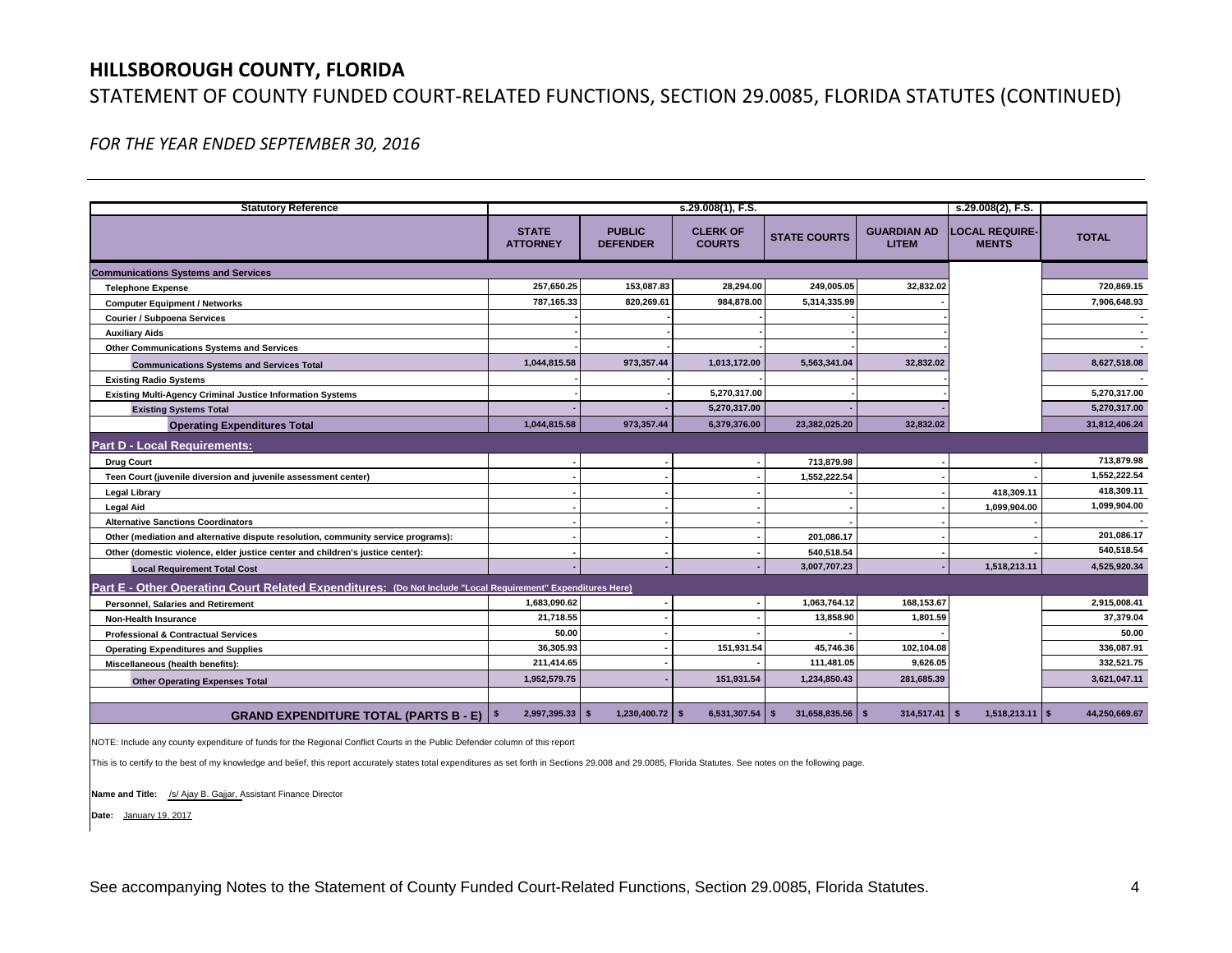# **HILLSBOROUGH COUNTY, FLORIDA** NOTES ON THE STATEMENT OF COUNTY FUNDED COURT‐RELATED FUNCTIONS, SECTION 29.0085, FLORIDA STATUTES

*FOR THE YEAR ENDED SEPTEMBER 30, 2016*

(a) Revenues and expenditures associated with federal or state grants were not included in this report.